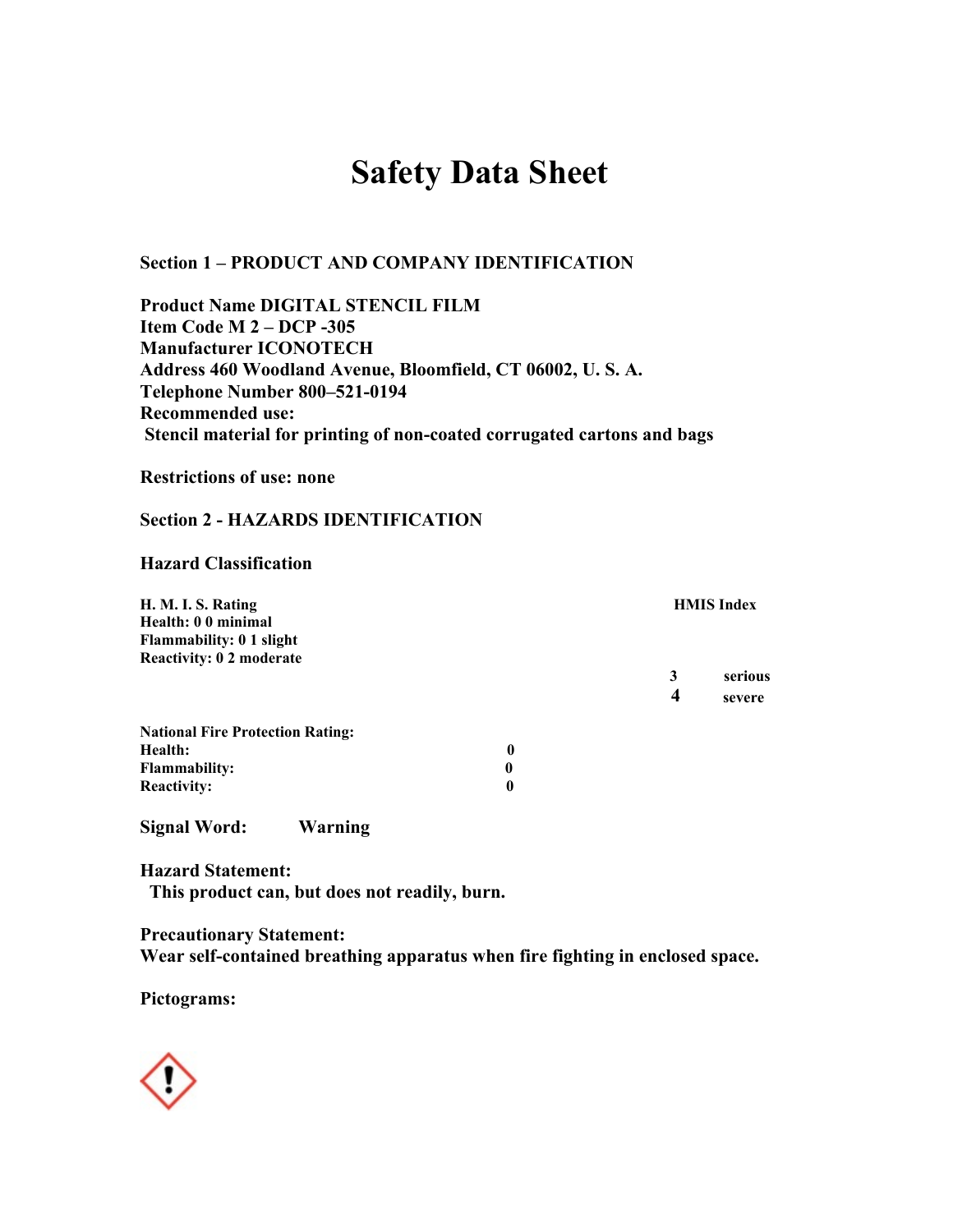| <b>Potential Health Effects:</b><br>Eye: | <b>None known</b>                         |
|------------------------------------------|-------------------------------------------|
| Skin:                                    | None known                                |
| <b>Inhalation</b>                        | Not applicable                            |
| <b>Ingestion:</b>                        | <b>Possibility of choking if ingested</b> |

# **Section 3 – COMPOSTION/INFORMATION ON INGREDIENTS**

| laminate film<br><b>Substance/Mixture:</b> |  |
|--------------------------------------------|--|
|--------------------------------------------|--|

| <b>Chemical Nature:</b> | N/A |
|-------------------------|-----|
|                         |     |

**Components: N/A** 

## **Section 4 – FIRST AID MEASURES**

| Eye:  | Not applicable |
|-------|----------------|
| Skin: | Not applicable |

 **Inhalation: If feeling unwell, leave area and seek medical advice.** 

 **Ingestion: If swallowed, induce vomiting, rinse with water, seek medical advice.** 

# **Section 5 – FIRE FIGHTING MEASURES**

| <b>Flammability:</b>                               | This material can but will not readily burn                                                          |
|----------------------------------------------------|------------------------------------------------------------------------------------------------------|
| <b>Explosion Properties:</b>                       | Not applicable                                                                                       |
| <b>Extinguishing Media:</b>                        | Use foam, water fog, or carbon dioxide                                                               |
| Hazardous Combustion Products: CO, CO2, SO2, smoke |                                                                                                      |
| <b>Fire Fighting:</b>                              | Wear self-contained NIOSH approved<br>breathing apparatus when fire fighting in<br>a confined space. |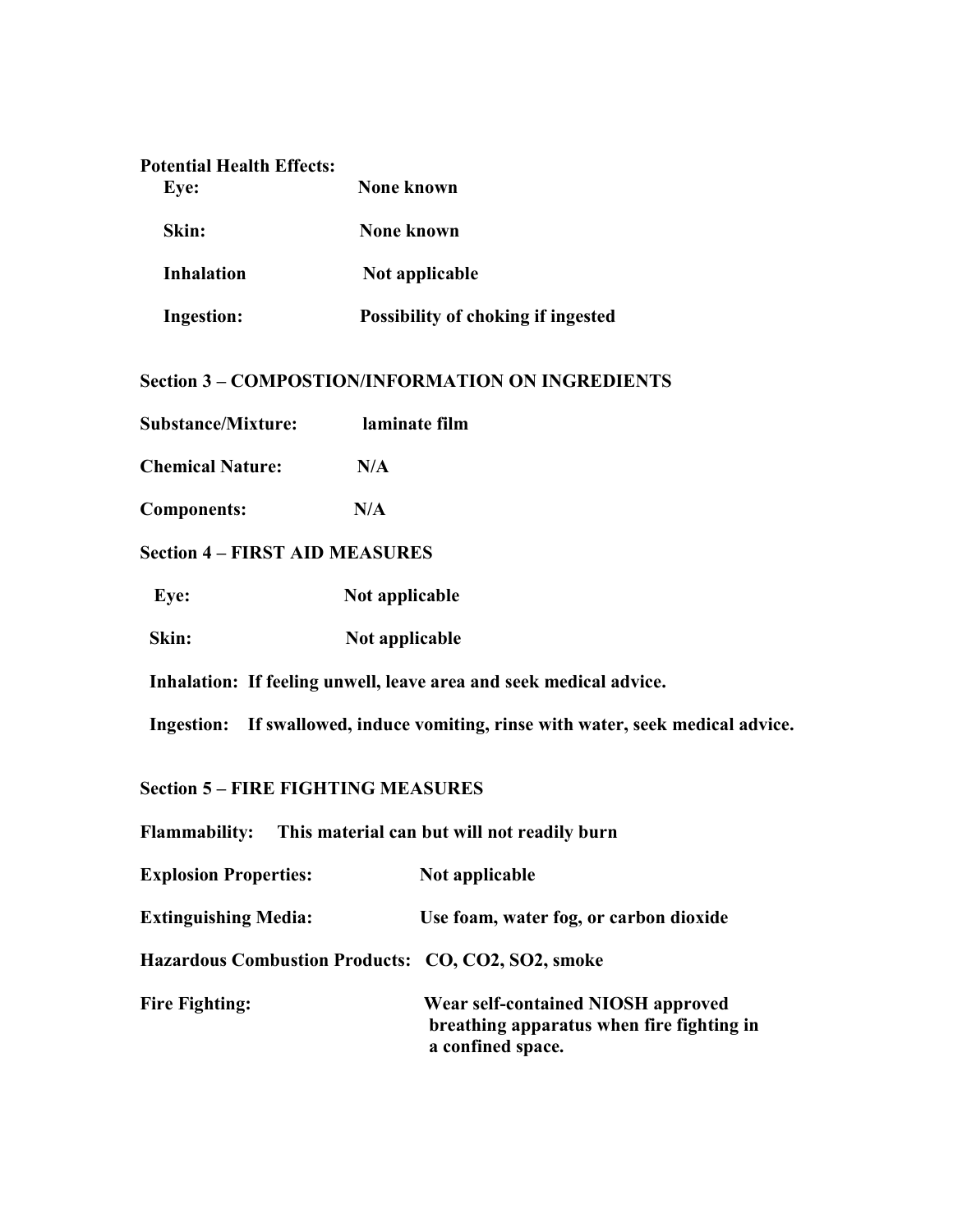#### **Section 6 – ACCIDENTAL RELEASE MEASURES**

**Personal Precautions: None normally needed** 

**Method of Cleaning Up:** 

 **Paper-like film. Sweep into trash receptacle and dispose according to local regulations** 

**Environmental Precautions: None** 

**Section 7 – HANDLING AND STORAGE** 

**Handling: Should not be stored at temperatures that exceed 100 degrees for extended periods of time.** 

**Storage Section 8 – EXPOSURE CONTROLS /PERSONAL PROTECTION** 

**Exposure Guidelines: N/A** 

**Engineering Measures: N/A** 

**Personal Protective Equipment** 

| <b>Respiratory Protection:</b> | Not normally required  |
|--------------------------------|------------------------|
| <b>Hand Protection:</b>        | Not normally required  |
| <b>Eye Protection:</b>         | Not normally required. |
| Skin and body protection:      | Not normally required. |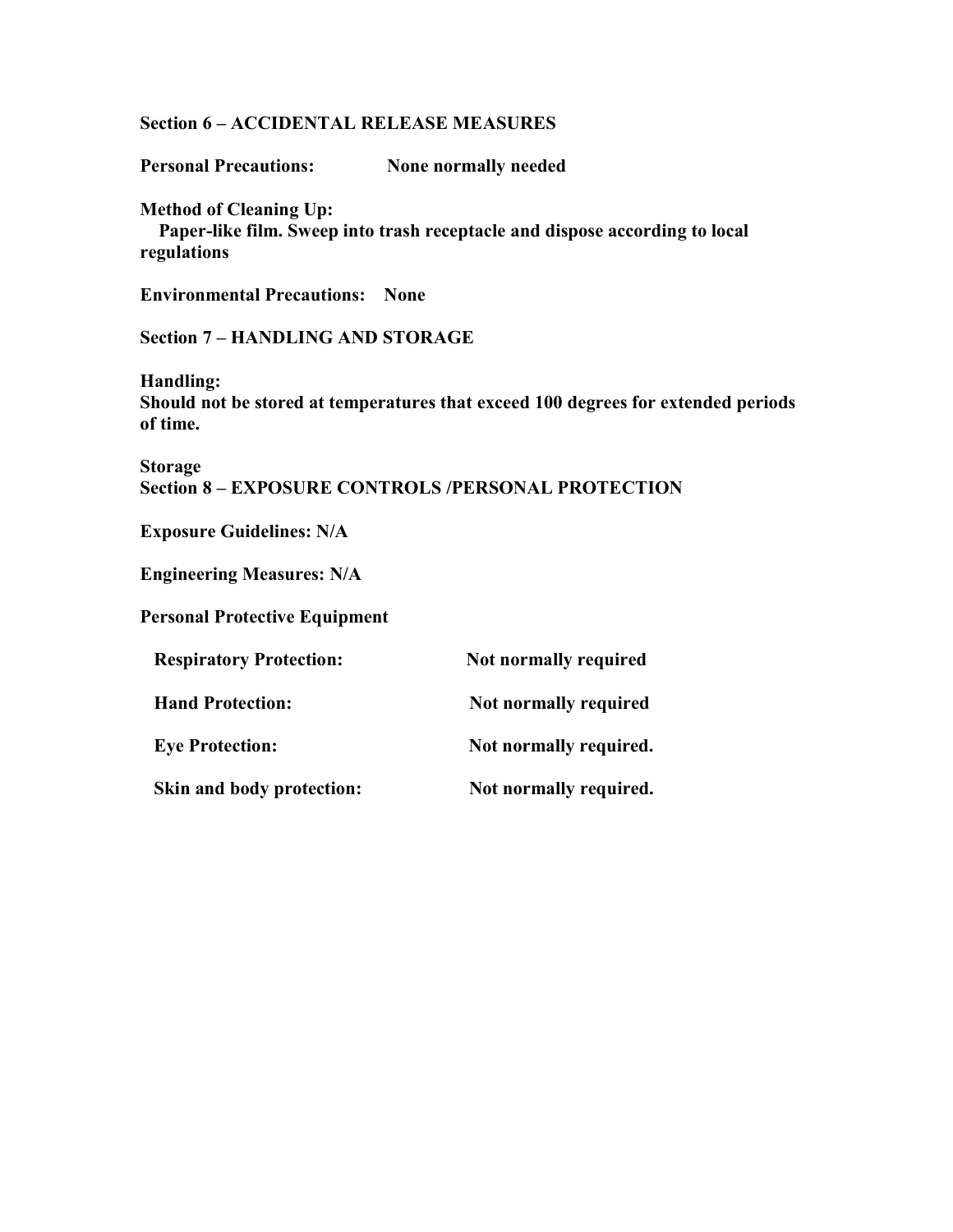# **Section 9 – PHYSICAL AND CHEMICAL PROPERTIES**

| Appearance:                                                        | whiteish, laminate film |
|--------------------------------------------------------------------|-------------------------|
| <b>Upper/lower flammability limits:</b>                            | N/A                     |
| Odor:                                                              | No odor                 |
| Vapor pressure: (mmHg at $20^{\circ}$ C)                           | Not applicable          |
| <b>Odor threshold:</b>                                             | Not applicable          |
| Vapor density (air $= 1$ )                                         | Not applicable          |
| pH:                                                                | Not applicable          |
| <b>Relative density:</b>                                           |                         |
| <b>Melting point / Freezing point</b>                              | Not applicable          |
| Solubility:                                                        | Not applicable          |
| Initial boiling point & boiling range:                             | Not applicable          |
| <b>Flash point:</b>                                                | Not applicable          |
| <b>Evaporation rate:</b>                                           | Not applicable          |
| <b>Flammability</b>                                                |                         |
| <b>Partition coefficient:</b><br><b>Auto-ignition temperature:</b> |                         |
| <b>Decomposition temperature:</b>                                  | Not applicable          |
| <b>Viscosity:</b>                                                  | Not applicable          |
| <b>Oxidizing Properties:</b>                                       | Not applicable          |
| <b>Specific Gravity:</b>                                           | Not applicable          |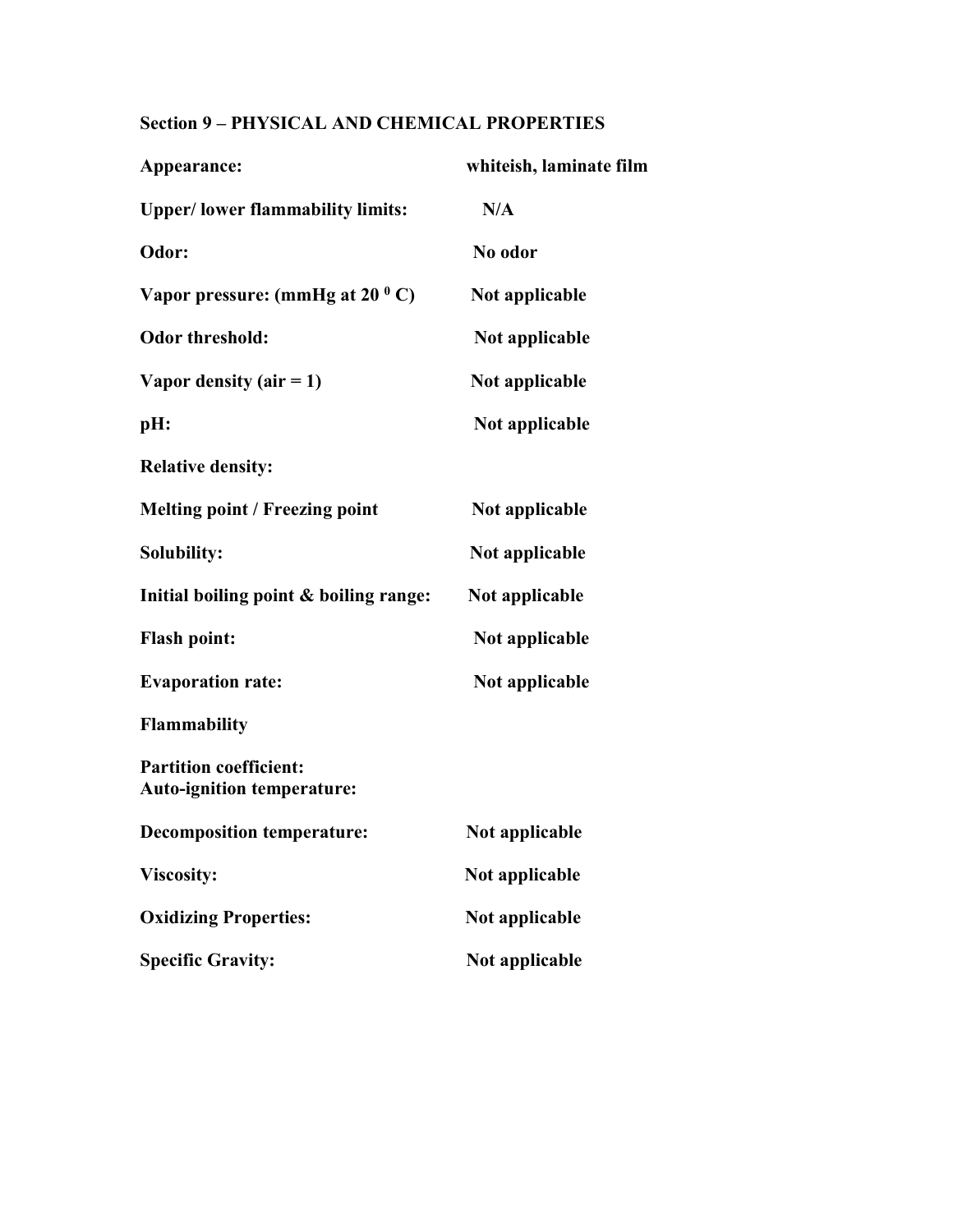#### **Section 10 – STABILITY AND REACTIVITY**

| <b>Reactivity:</b>                          | <b>Stable</b>                                                      |
|---------------------------------------------|--------------------------------------------------------------------|
| <b>Stability:</b>                           | Product is stable under normal storage and<br>handling conditions. |
| <b>Materials to avoid:</b>                  | <b>None</b>                                                        |
| <b>Hazardous polymerization:</b>            | Will not occur.                                                    |
| <b>Hazardous decomposition products:</b>    | <b>None</b>                                                        |
| <b>Section 11-TOXICOLOGICAL INFORMATION</b> |                                                                    |
| <b>Acute Oral Toxicity:</b>                 | Not known to be toxic                                              |
| <b>Acute Eye Irritation:</b>                | Not known to cause eye irritation                                  |
| <b>Acute Skin Irritation</b>                | Not known to cause skin irritation                                 |
| <b>Mutagenicity:</b>                        | Not known to be mutagenic.                                         |
| <b>Reproductive Toxicity:</b>               | Not know to have any reproductive<br>toxicity.                     |
| Carcinogenicity:                            | Not known to be carcinogenic.                                      |

**\* This information is based on toxicity data for similar materials and ingredients.** 

**Section 12 –ECOLOGICAL INFORMATION** 

**No specific testing for ecological effects or an environmental fate analysis has been conducted on this product.** 

**Section 13- DISPOSAL CONSIDERATIONS** 

**Product as supplied does not meet the characteristics of a hazardous waste as defined by the Resource Conservation and Recovery Act (RCRA, 40 CFR261). Waste must be disposed of in accordance with Federal, State/ Provincial and local environmental control regulations.**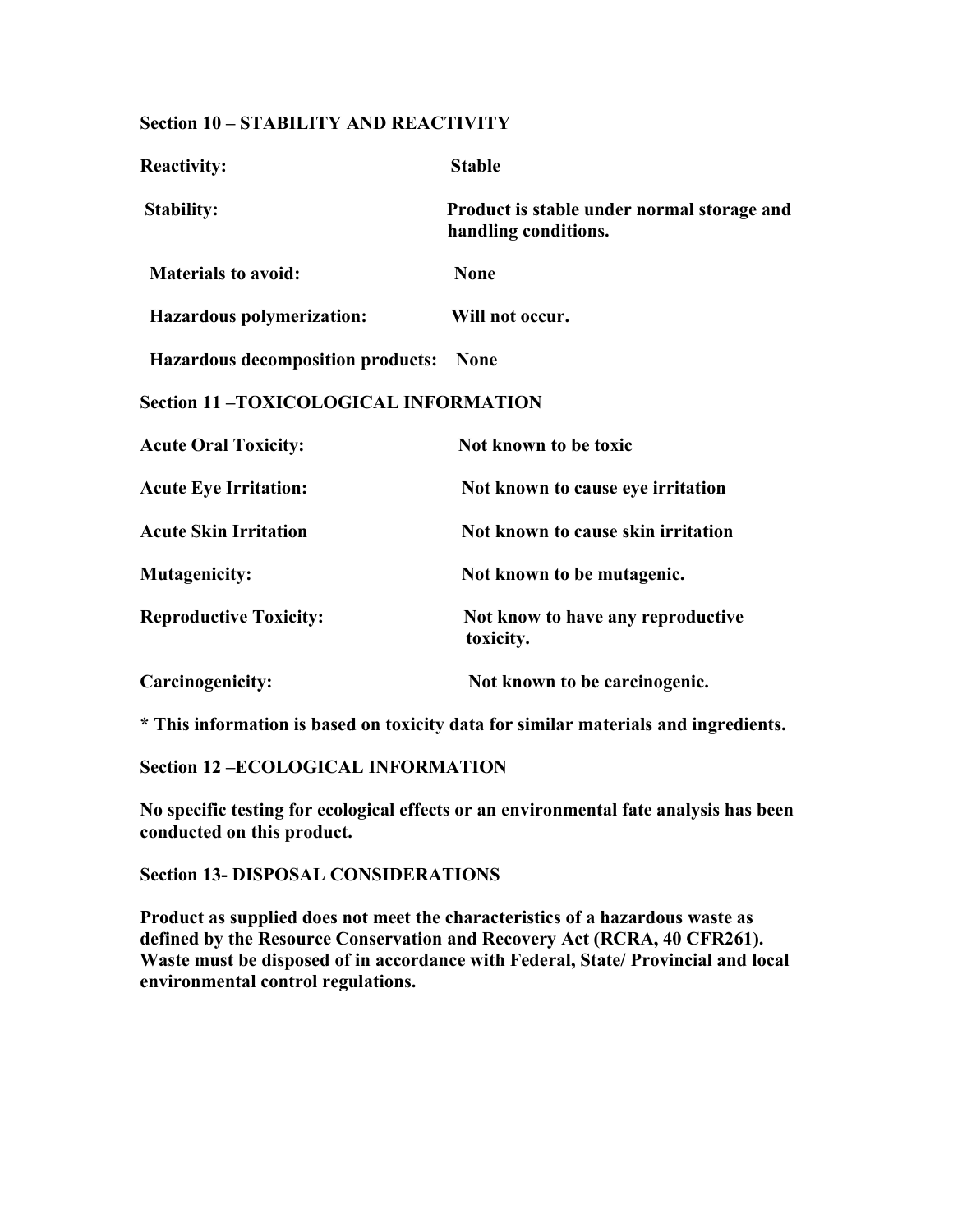#### **Section 14- TRANSPORT INFORMAITON**

| <b>U.S. DOT:</b>     | Not regulated         |
|----------------------|-----------------------|
| <b>UN Number</b>     | Not applicable        |
| <b>RID/ADR/ADNR:</b> | <b>Not restricted</b> |
| <b>IMDG Code:</b>    | Not restricted        |
| <b>RDG:</b>          | <b>Not restricted</b> |
| <b>ICAO/IATA:</b>    | <b>Not restricted</b> |

**Section 15 –REGULATORY INFORMATION** 

- **Inventories: All components of this product are listed on or are exempt from the Following inventories: TSCA (U. S. A.). AICS (Australia), DSL (Canada), PICCS (Philippines), EINECS/ELINCS (European Union), HSNO (New Zealand). OSHA: This product is not considered hazardous under OSHA Hazard Communication Standard 29 CFR 1910, 1200. RCRA (40 CFR 261): Product as supplied is not a hazardous waste. PROP 65: Contains no materials currently listed by the State of California under Proposition 65. CERCLA: Does not contain any reportable (RQ) substance. CONEG: Meets the CONEG limits for the sum of the levels of Lead, Cadmium, Mercury, and Hexavalent Chromium of less than 100 ppm by weight. ODC: Does not contain any ozone depleting compounds. TOX: Does not contain any organic halogens (EPA 9020) RoHS: Compliant with the RoHS directive for Lead, Cadmium, Mercury, Hexavalent Chromium, Polybrominated Biphenyls (PBBs) and Polybrominated Diphenyl Ethers (PBDEs).**
- **CWA (40 CFR 116): Product is not on a Clean Water Act list.**